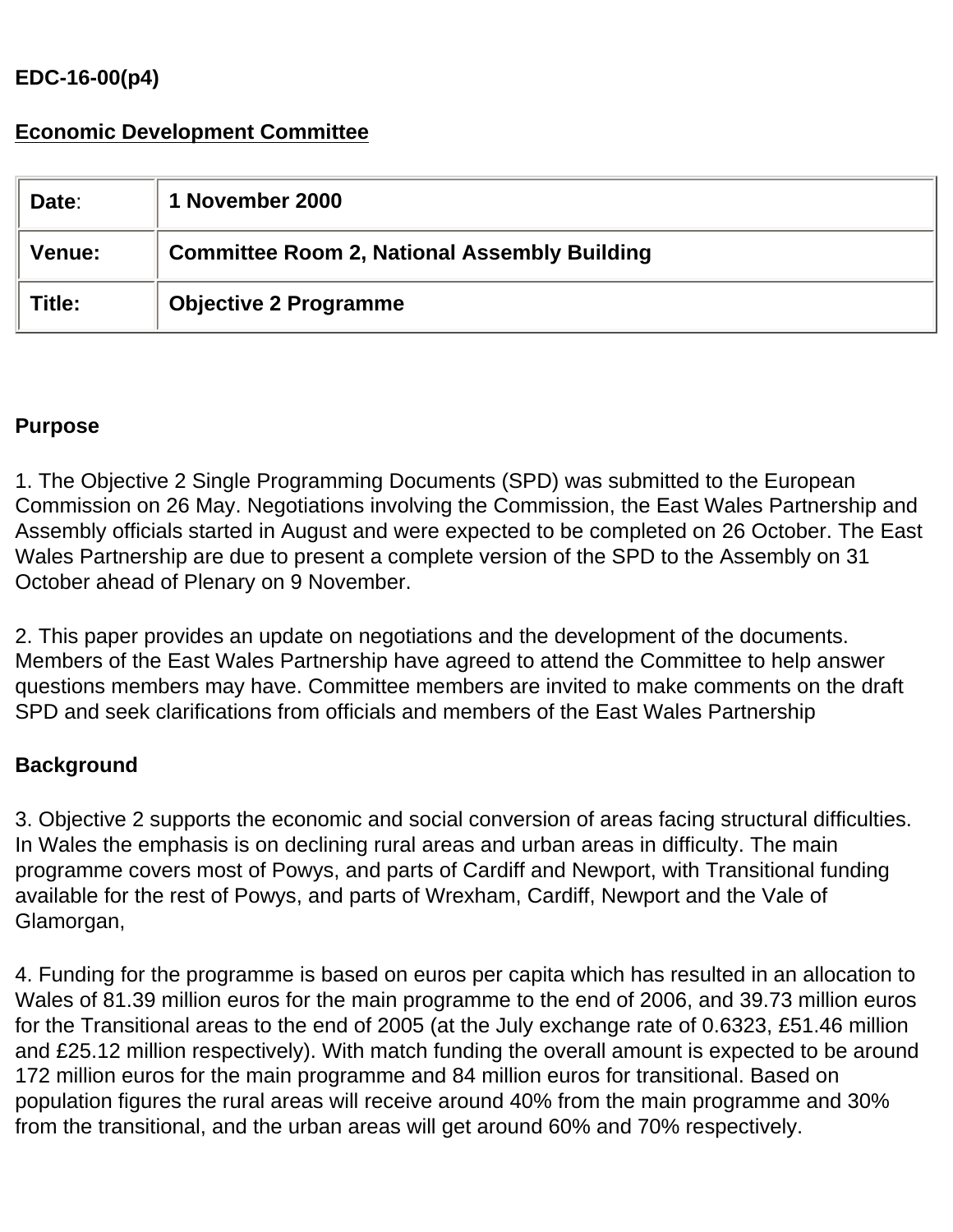5. The SPD was "received" by the European Commission on the 26<sup>th</sup> of May. An initial response to the programme was received from the Commission during August and the formal response on the 4th September. There followed a number of meetings between the Commission and the Partnership. The SPD will be laid before plenary on the 9<sup>th</sup> of November.

6. The main issues coming up in negotiations were

#### Transitional Strategy

The Commission were keen to see funds for transitional areas utilised in a sustainable manner reflecting the declining resources available to these areas. The Partnership's initial work on a transitional strategy was felt to be a good start but required developing.

The final version of the SPD outlines a coherent strategy for use of the funds in transitional areas. The core elements of the strategy are:

\* Support for capital projects. The short term nature of transitional funding makes it unsuitable for mainstream revenue type projects: ERDF should be seen as a short term additional resource to normal domestic budgets which provides added value over a fixed, limited, period. Capital projects in this sense are investments which are one-off in nature and support will cover revenue costs directly associated with the direct capital investment (i.e. on a one-off basis).

\* Support for innovative projects. Innovation is defined as an activity that has not been done before by these people in this area. The key elements will be that projects supported should offer a new type of working and a commitment from sponsors that if successful they would be built upon and mainstreamed by beneficiaries using domestic resources (from any source).

\* Capacity building. Capacity building is about organisational and institutional development; it covers community capacity building but also includes capacity building for businesses and business organisations and networks.

## Targeting for Community Development

The Commission were keen to see funds for Community development targeted at the most needy areas. The partnership have accordingly identified, using the index of Multiple Deprivation and local knowledge, those parts of the urban area recognised